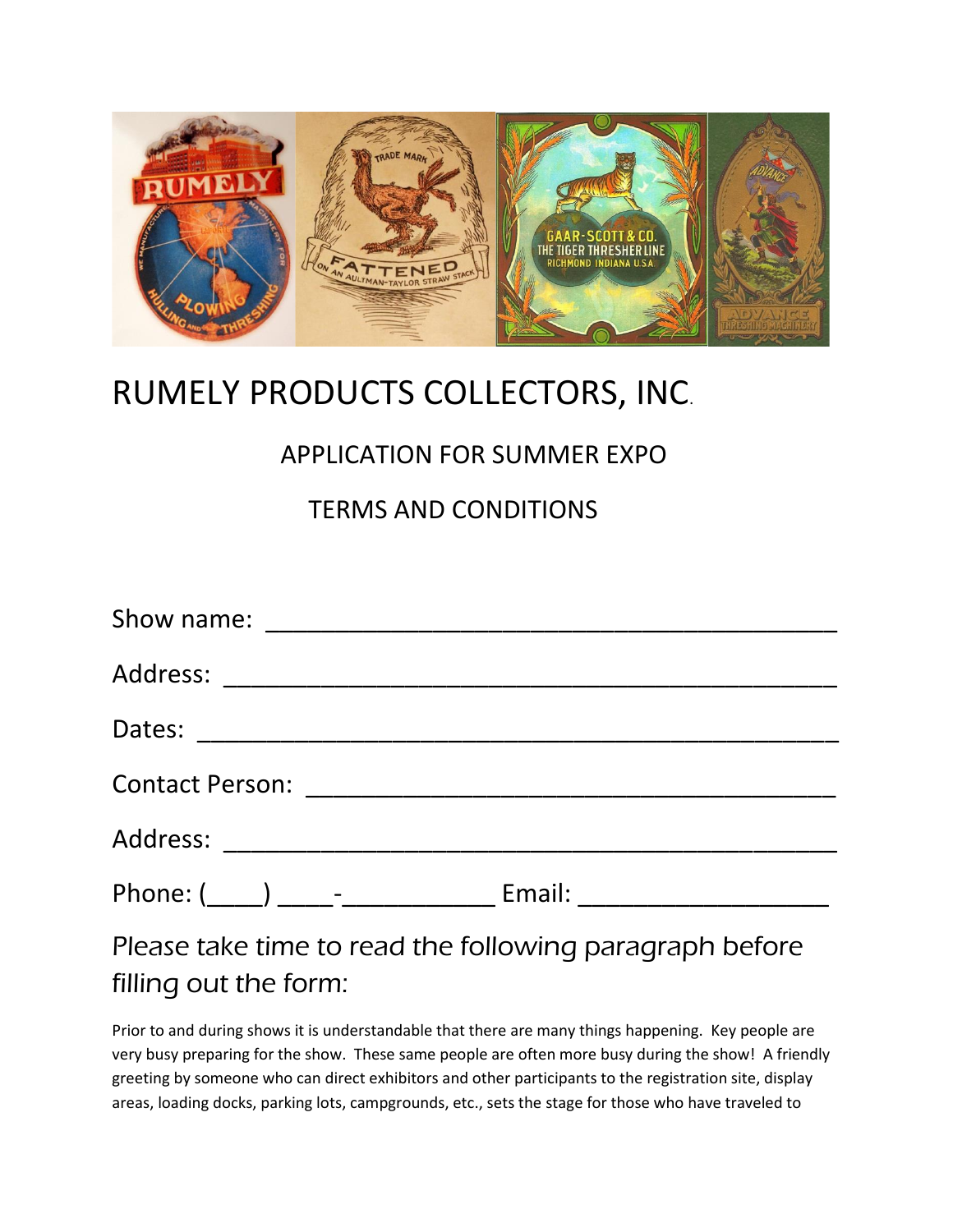attend your show. Many of these people have opted to haul in equipment from afar, at a great personal expense, to participate in the Expo. Being as explicit as possible in answering the following questions makes it possible for us to pass this information on to our members in the mailing we do prior to each Expo. Sharing this information with exhibitors greatly helps towards eliminating "surprises", which many times can result in unpleasant repercussions at the registration desk or mar the exhibitor's weekend.

Please use a separate sheet of paper to note any additional comments. Be sure to indicate the line number and attach your comments to the application.

In consideration of the **RUMELY PRODUCTS COLLECTORS, INC. (RPC)** agreeing to feature our products, equipment, and memorabilia at your show, and to plan the best possible summer Expo, the **HOST CLUB** is requested to meet the following terms and conditions:

1. Appoint an EXPO CONTACT PERSON who can coordinate pre-Expo arrangements; RPC requires this person to be a local club member who is knowledgeable of Rumely equipment, or a member of RPC

Comments: \_\_\_\_\_\_\_\_\_\_\_\_\_\_\_\_\_\_\_\_\_\_\_\_\_\_\_\_\_\_\_\_\_\_\_\_\_\_\_\_\_\_\_\_\_\_\_\_\_\_\_\_\_\_\_\_

Contact Person: **Example 2018** 

Phone number: ( \_\_\_\_) \_\_\_\_\_\_\_\_\_\_\_\_\_\_\_\_ Email address: \_\_\_\_\_\_\_\_\_\_\_\_\_\_\_\_\_\_\_\_\_\_\_\_\_\_

 2. Appoint an EXPO LIAISON to coordinate the Rumely exhibit and to be physically on site throughout the show to address issues or problems which may arise. RPC requires this person to be a local club member who is knowledgeable of Rumely equipment, or a member of RPC.

Comments: \_\_\_\_\_\_\_\_\_\_\_\_\_\_\_\_\_\_\_\_\_\_\_\_\_\_\_\_\_\_\_\_\_\_\_\_\_\_\_\_\_\_\_\_\_\_\_\_\_\_\_\_\_\_\_\_

Contact Person: \_\_\_\_\_\_\_\_\_\_\_\_\_\_\_\_\_\_\_\_\_\_\_\_\_\_\_\_\_\_\_\_\_\_\_\_\_\_\_\_\_\_\_\_\_\_\_\_\_\_\_\_\_

Phone number: (\_\_\_\_)\_\_\_\_-\_\_\_\_\_\_\_\_\_\_ Email address: \_\_\_\_\_\_\_\_\_\_\_\_\_\_\_\_\_\_\_\_\_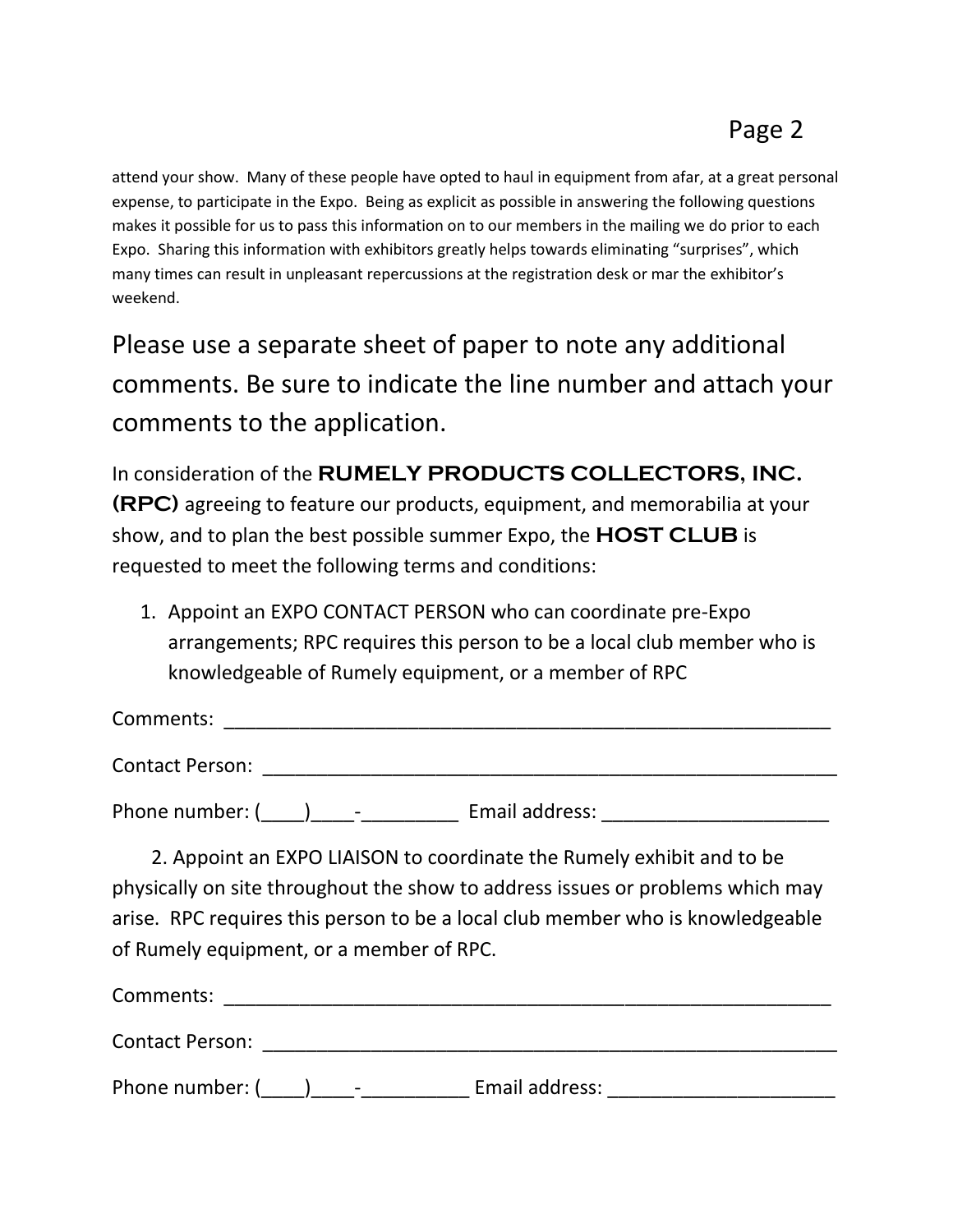- 2. Attach a photocopy of your current Certificate of Liability Insurance.
- 3. Provide a the Host Club's expense a tent, minimum size 40 ft. x 40 ft., with side flaps, or a building which can be used as our **RUMELY PRODUCT COLLECTORS,INC. HEADQUARTERS.** RPC requires electricity/ lights, chairs and/or benches to seat 40, at least 12 8-foot long tables, trash cans, and a minimum of 8 showcases for display of memorabilia. Adjacent to the RPC Headquarters shall be a continuous outside area of sufficient size for all of the Rumely products and equipment designated for exhibit.

#### Comments: \_\_\_\_\_\_\_\_\_\_\_\_\_\_\_\_\_\_\_\_\_\_\_\_\_\_\_\_\_\_\_\_\_\_\_\_\_\_\_\_\_\_\_\_\_\_\_\_\_\_\_\_\_\_\_\_

4. Be able to exhibit at least 20 Rumely tractors and/or steam engines, plus any additional Rumely product items including Gaar-Scott, Advance, Northwest Thresher, American-Abell, Aultman & Taylor, Falk, Olds, etc. In addition, for use by Rumely engines, there should be belt driven equipment such as grain separators (threshing machines), corn huskers, sawmill(s), Prony brake, Baker fan(s), and drawn equipment including plows, tractorpull sleds, etc. The organized parade should feature as much Rumely equipment as possible.

#### Comments:

5. Display the **RUMELY PRODUCTS COLLECTORS, INC.** logo on all show bills and advertisements. A Rumely product shall be featured (pictured) on the show button. RPC prefers this to be a Host Club member's piece of Rumely equipment. No other brand of equipment shall be featured or advertised with the Rumely line!

Comments: \_\_\_\_\_\_\_\_\_\_\_\_\_\_\_\_\_\_\_\_\_\_\_\_\_\_\_\_\_\_\_\_\_\_\_\_\_\_\_\_\_\_\_\_\_\_\_\_\_\_\_\_\_\_\_\_\_

6. Assist RPC in locating and securing a banquet facility with catering in the immediate area to accommodate 120+ people. If there is not an off-site facility available, assist RPC in securing a catering service and a facility on the show grounds for serving the banquet on site.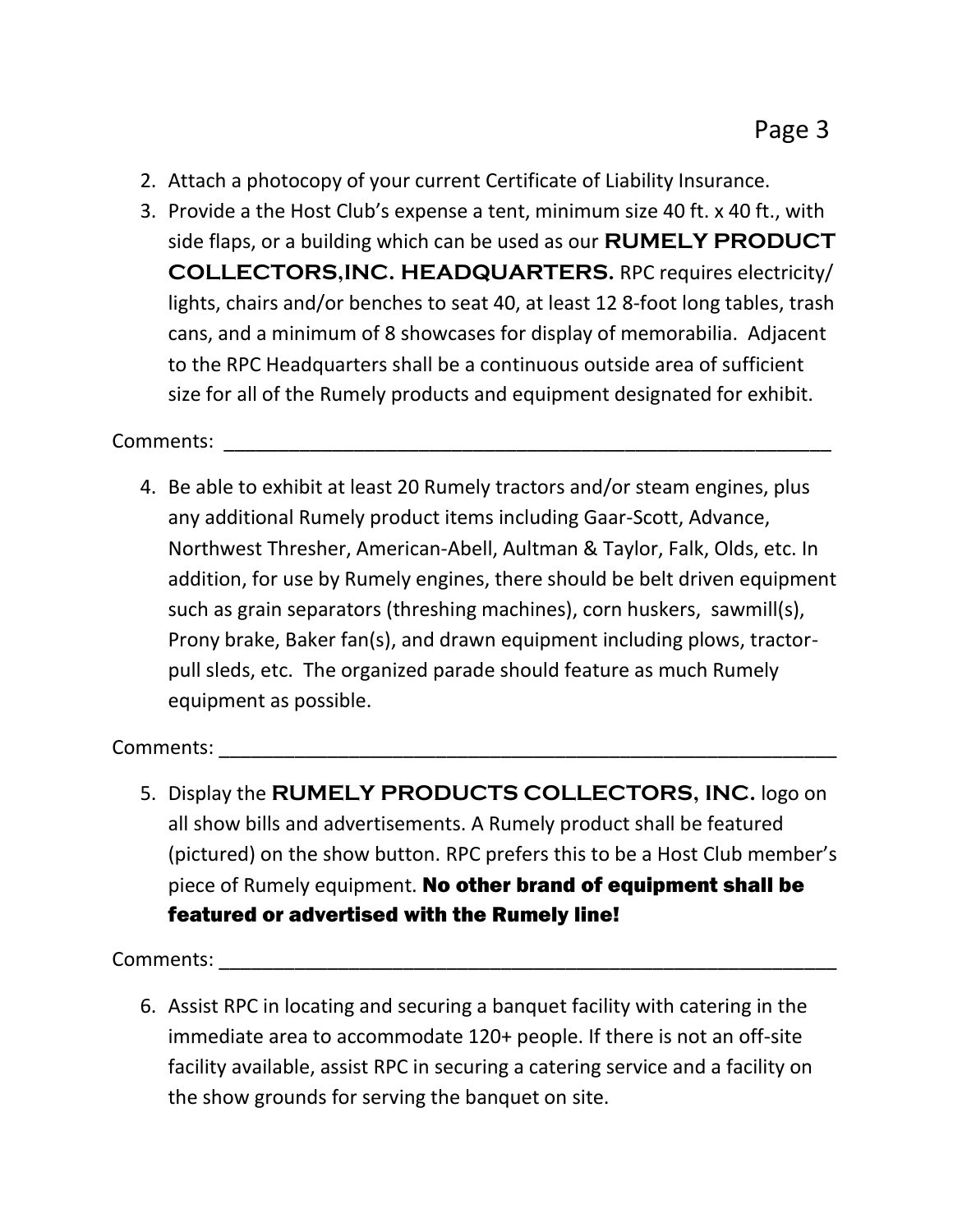Comments:  $\blacksquare$ 

7. Waive any and all fees such as flea market charges to RPC members who wish to sell only Rumely related items.

Comments: \_\_\_\_\_\_\_\_\_\_\_\_\_\_\_\_\_\_\_\_\_\_\_\_\_\_\_\_\_\_\_\_\_\_\_\_\_\_\_\_\_\_\_\_\_\_\_\_\_\_\_\_\_\_\_\_\_

**8. CAMPING:** If there is a dedicated area on the show grounds for Rumely exhibitors to camp, please attach a map or simple sketch of the show grounds that indicates where the camping is located. This area must include modern, convenient, clean and well-maintained restrooms, with showers and sufficient drinking water. Please identify amenities on the campsite map such as electrical and water hookups, availability of ice, etc. Campers shall be responsible for their individual camping costs and fees, if applicable. Please include a rate schedule and listing of campground procedures/rules with the application. Designate a Contact Person who will be available prior to the event to take reservations and answer questions that potential campers may have. A designated person must be available at show time to direct campers to their sites and be easily accessible throughout the show to handle problems such as power failures, water supply and other utility problems, which may occur on the camp grounds.

Comments: \_\_\_\_\_\_\_\_\_\_\_\_\_\_\_\_\_\_\_\_\_\_\_\_\_\_\_\_\_\_\_\_\_\_\_\_\_\_\_\_\_\_\_\_\_\_\_\_\_\_\_\_\_\_\_\_\_

Contact Person: \_\_\_\_\_\_\_\_\_\_\_\_\_\_\_\_\_\_\_\_\_\_\_\_\_\_\_\_\_\_\_\_\_\_\_\_\_\_\_\_\_\_\_\_\_\_\_\_\_\_\_\_\_

Phone numbers: Day  $(\_\_\_\_) \_\_\_\_$ - $\_\_\_\_$ Evenings:  $(\_\_\_\_) \_\_\_\_$ -

9. Include with this application a list of local motels/hotels, including telephone numbers, distances, and driving times to the show grounds.

Comments: \_\_\_\_\_\_\_\_\_\_\_\_\_\_\_\_\_\_\_\_\_\_\_\_\_\_\_\_\_\_\_\_\_\_\_\_\_\_\_\_\_\_\_\_\_\_\_\_\_\_\_\_\_\_\_\_

10. Include with this application a gate fee schedule for non-exhibitors.

Comments: \_\_\_\_\_\_\_\_\_\_\_\_\_\_\_\_\_\_\_\_\_\_\_\_\_\_\_\_\_\_\_\_\_\_\_\_\_\_\_\_\_\_\_\_\_\_\_\_\_\_\_\_\_\_\_\_\_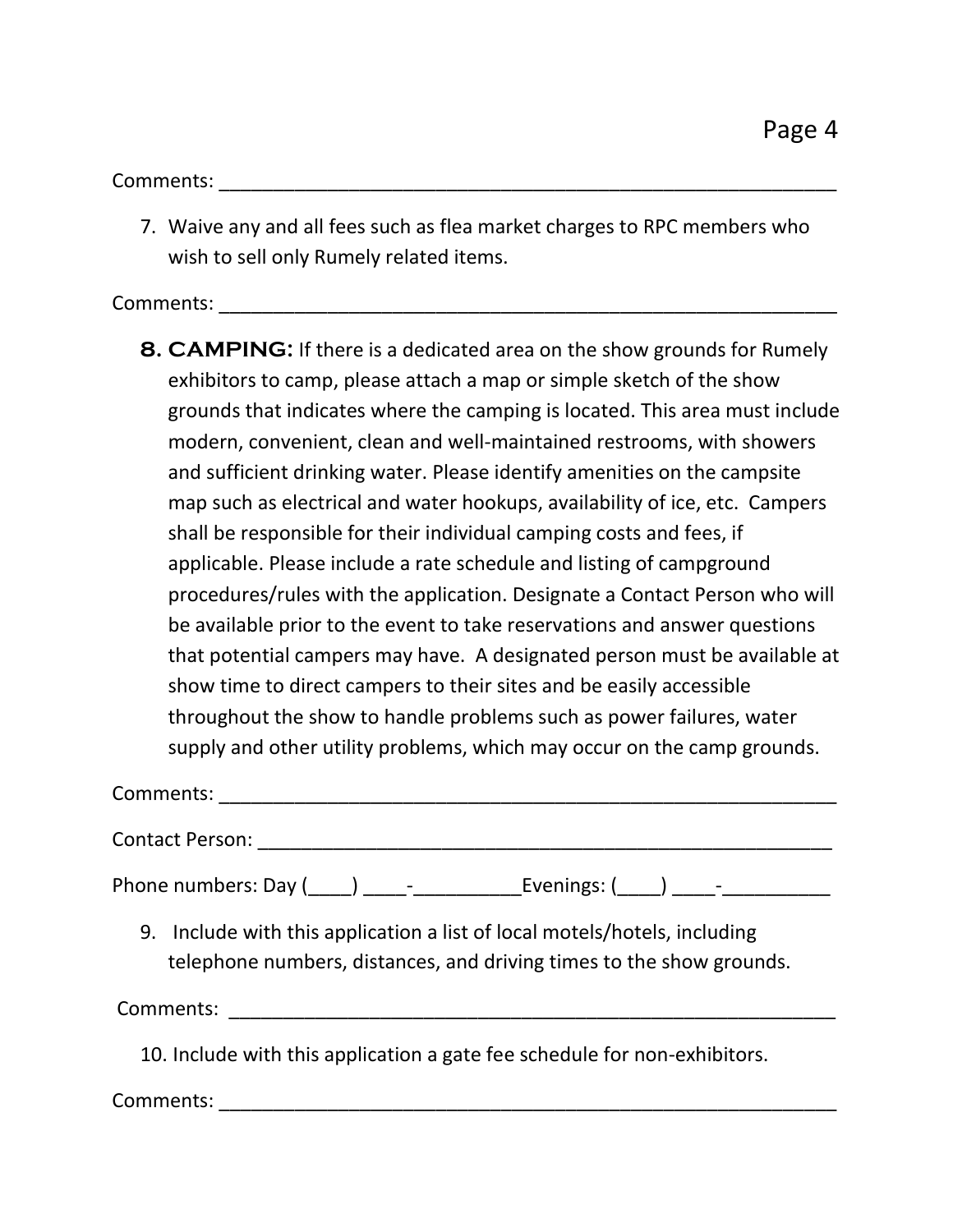11. Provide procedures for obtaining any and all passes, including the location and time at which the passes may be picked up.

Comments:

12. Provide a simple sketch or map of the show grounds indicating the locations for the loading dock(s), parking area for transport vehicles, exhibitors' entrance gate and parking area. APPOINT A CONTACT PERSON who is responsible for and can delegate these responsibilities to his/her subordinates, who will be on site at each of these locations to direct the exhibitors to the afore-mentioned areas.

| THE UNDERSIGNED, HAVING AUTHORITY TO ACT ON                                  |
|------------------------------------------------------------------------------|
| (NAME OF HOST CLUB/ORGANIZATION)                                             |
| HEREBY AGREES TO THE ABOVE TERMS AND CONDITIONS OF THIS<br><b>AGREEMENT.</b> |
|                                                                              |
|                                                                              |
| <b>EMAIL ADDRESS OF THE ABOVE PERSON:</b>                                    |

### **EMAIL ADDRESS OF THE WEBSITE FOR THE ORGANIZATION:**